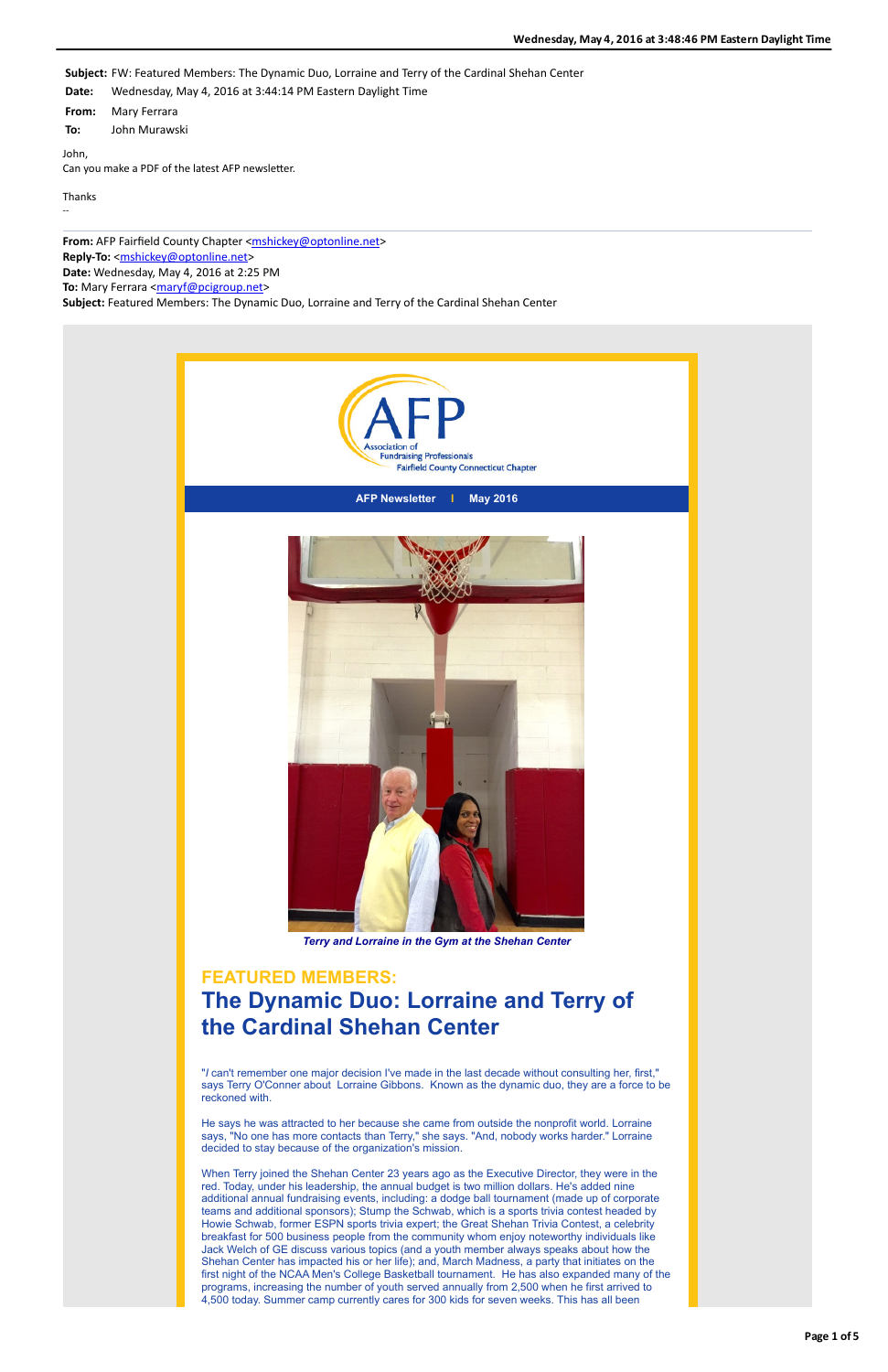accomplished with only two additional staff members since Terry was first hired.

Founded in 1962 with a mission "to enrich lives through learning," The Cardinal Shehan Center is a youth organization primarily focused on afterschool and summer camp programming. It serves children in Kindergarten through 12th grades. Volunteer and work opportunities at the Shehan Center are available for high school teens as well. Program offerings include: homework help, tutoring conducted by Fairfield and Sacred Heart University students (in which 97% of students improve their performance by at least one letter grade), Fitness For Life (nutrition and physical fitness skills), cooking, sailing (at Sailaway Sailing School in Captains Cove in the summer), golf (at Fairfield's Fairchild Wheeler course) and photography (utilizing the Shehan Center's own darkroom), job training and more.

Terry believes strongly that a nonprofit should be run like a for-profit. He states emphatically, "we have employees, a payroll and a 55,000 square foot building in which we have to keep the lights on and rent paid. Just like other corporations, we have to generate revenue and live within our means" Lorraine's MBA and previous work as an Accountant, Senior Financial Analyst and Corporate Communications Officer meshed perfectly with his belief system and strong aspirations to continually move the organization forward.

Since Lorraine came on board in 2005 as the Director of Development, she has accomplished much, including significant expansion of the grants pool, and conceiving of and starting up The Girls' Zone, which provides a space for young women to talk about issues affecting them and a host of other opportunities such as workshops on role models and cyberbullying, the Job Training Program, and The Leadership Program for 4th-8th graders. A major focus in this program is on high school and college preparation, and job readiness. The participants learn how to develop a resume through writing skills workshops, they practice interviewing skills, learn workplace etiquette and how to dress properly. Each class creates, plans, and carries out a volunteer project. In past years, the young people have solicited food donations and assembled Thanksgiving baskets for families in need, and collected blankets, scarves and toiletries for those served by the Bridgeport Rescue Mission. This is one of Lorraine's favorite programs, in part, because it has a lot of interest from the community and funders, and it is self-sustaining.



*Lorraine and Terry in the newly renovated Shehan Center music room*

Terry is partial to the aquatic classes. There is a large pool inside the Shehan Center which provides the venue for youth swimming lessons. He says, "We live on the water and many kids go to the beach. Our swimming lessons are so important because they save lives-especially in the African American community in Bridgeport."

And the Shehan Center has basketball leagues galore. Youth arrive at the Center from towns stretching from Greenwich to New Haven. There are Shehan teams made up of 4th through 8th graders (the spring teams alone has 400 players), and high school varsity leagues throughout Fairfield County take advantage of the Shehan gym. Terry, by the way, in the early days of his career was a basketball coach at Harvard University and Fairfield University, and coached a number of United States Basketball League teams before arriving at the Shehan Center. He

earned a Master's Degree in Physical Education in 1971.

Programs that they've enjoyed the most over the years? Lorraine recalls the playground build while Terry fondly remembers Kids and Critters. In 2011, Shehan participants applied nontoxic paint to canvasses, which were then placed in the living areas of a variety of animals at the Beardsley Zoo. The result was colorful masterpieces with the perfectly unique footprints of birds, lions, tigers, wolves and other mammals. The children took photos of the animals walking on their pictures and displayed them alongside their paintings. There was a formal exhibit opening with wine and cheese, and students, parents and Board members attended. As you can imagine, fun was had by all.

The organization's partnership with Stop and Shop and the Kaboom organization made the 2009 erection of the impressive looking Shehan Center playground possible. Kaboom is a nonprofit that builds inner city playgrounds. Lorraine loves that they were able to have kids, their moms and dads, along with Shehan staff and Kaboom-work together to design the playground for the youth's needs. More than 100 volunteers showed up for the community build. Not only was their manpower essential, but Shehan got to know new volunteers and potential donors through the process. For the ribbon cutting ceremony, the kids made cookies and cupcakes in the newly renovated Shehan student kitchen.

As for AFP-Fairfield County, you can't find stronger proponents than Terry or Lorraine. Terry has been a member for 15 years and recalls that Steve Jakab, family friend and the President of the Bridgeport Hospital Foundation, was the person that first invited him to get involved. Terry has made sure that every individual he has ever hired became an AFP-Fairfield County member as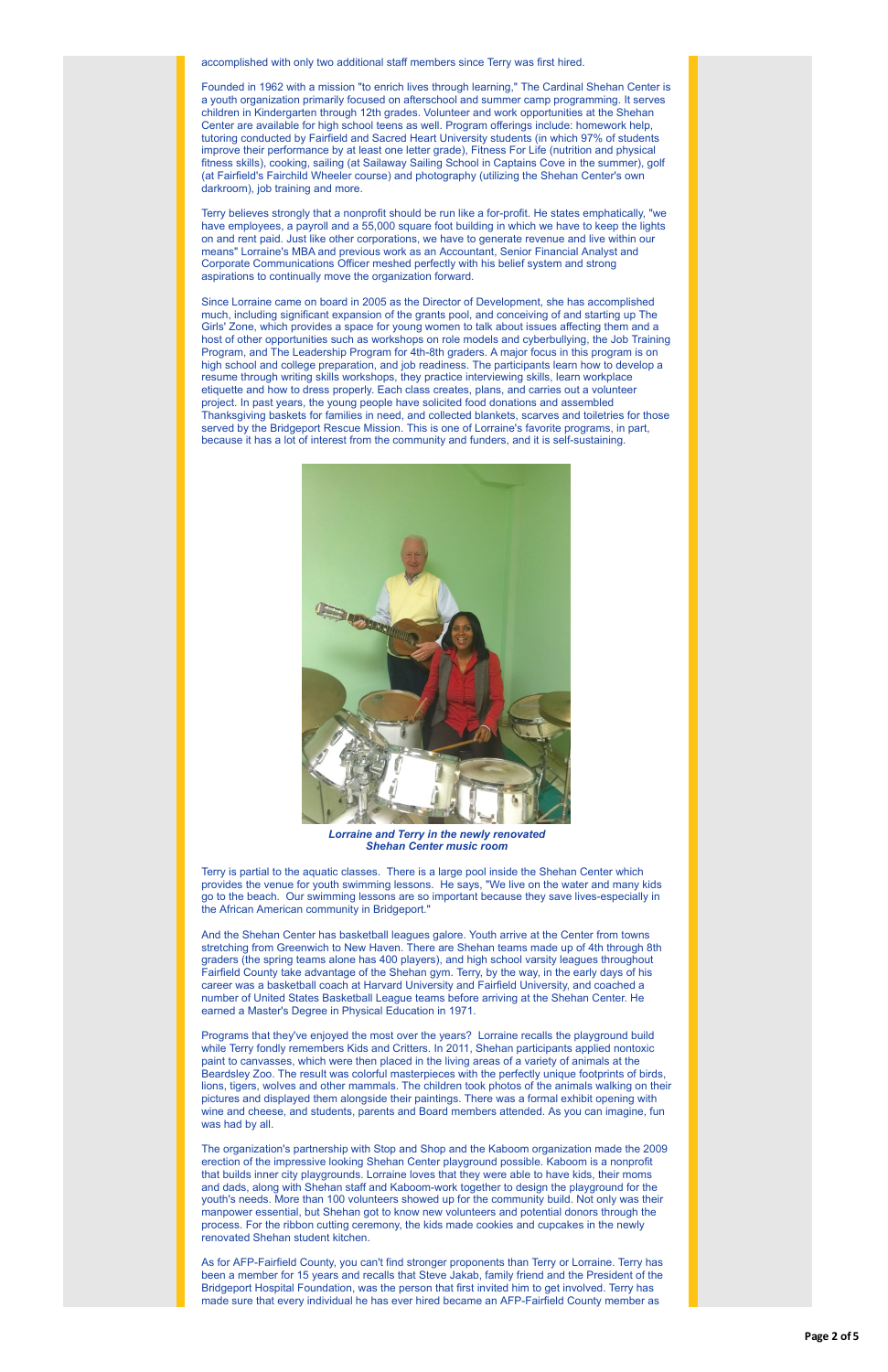well. He served on the AFP board from 2005-2008 and attends as many luncheons as he can, and the annual national conference. He says, "People ask me why I still come-suggesting that I should know it all after having been around for so long. I tell them that I like to hear about work issues from another's perspective, and I always learn at least one thing from every AFP program." In 2009 Terry received the "AFP-Fairfield County Outstanding Fundraiser of the Year" award, thanks in part to Lorraine's nomination.

It's hard to believe but it's true. They have never had a major dispute -- in 10 years. Terry spends most of his time meeting and cultivating potential donors, then handing off contacts to Lorraine to utilize in programming, for funding, events or sponsorships. She is happy he is not a micromanager. Terry says that "he has full faith in her ability to run the development department and never worries that she won't get something done." Loraine says, "she understands him, fully; knows what makes him tick," and that this insight helps to propel them forward. Their easy, relaxed fondness for each other is obvious. They have accomplished so much -for the benefit of kids and families in Bridgeport.

**PLEASE NOTE:** There has been a program change for this event. There will not be a formal presentation by Jason Lee on Wednesday but rather a roundtable dinner discussion at "Adam's Rib," at the Norwalk Inn.

Truly, Lorraine and Terry ARE -- the dynamic duo.

By Anne Tack

## **Upcoming Events**

#### **May 4 Roundtable Discussion**

*[PROGRAM UPDATE! Roundtable Dinner - The 2016 Presidential Election - and](http://r20.rs6.net/tn.jsp?f=001OEGZw1riktyANnJilWVcTMvRz1FaFa_cKXNnZ99pXuEZ4blfqwLswAvibWhaARd_o7KNBVQ3Ao1UdgfPaN0gPRAaLSpxDPYcWtXCmCtZTV2AThg2RIkxdRL9WqiyU8rR90l1Qdg8aRs7fo-8mJsj73FA28uYDuR1_WRRcBvjxenFI6yLHQkBwYJ1iwnozeSyBr5LmLjg81879GrMQMLNvaKiQu2YdWYtpXrIJ7ro06fT8AoTXtEHbJ2HUKHIR5VEr3uRur3SwW2a8O4zdbkung==&c=K3_LXraDiqugqcllFISFr0ksSU6wDxfWeZ0Ezf05ViXuTtis0Co2cw==&ch=1j8fyVL12auNddJg44JDIDjN9NBwsNySXYoXI-Tovkm5qzG9dWcQtg==) - How It Could Impact Your Nonprofit!*

**The Norwalk Inn and Conference Center, Norwalk**

#### **Schedule**:

5:30 socializing - cash bar 6:00 dinner and round table discussion

**All are welcome.**

**1.5 CFRE credits**

#### **May 5 Breakfast**

*[Ensuring Ethics Has a Seat at the Table in Your Organization; Sponsored by](http://r20.rs6.net/tn.jsp?f=001OEGZw1riktyANnJilWVcTMvRz1FaFa_cKXNnZ99pXuEZ4blfqwLswCmEa-saXTXQe8erfyQUSAXf653amj2Wqk6hwzNglSAc6fhiV-fRu2_qIWt9hiWEd9RUbOXU9I2bhISv3n1j4CaP7LKQI8zKlVNgtAQpmPdBOFwdjAp2BxF8R7rPxCINahfMTOJNTAQ9gLfPL6CCA1t9n8Lv8_XZwyb1ax44Gy93Mf5uRFy7mLzGyWYrB7wJkSx0itTFUpgw7euYBObs4UDBnBuoz6AFxD3_43srGMCBqdMCkc5KKv2yJPFSoq9FbNMUm5o4ZVkYofaY9qdOYghH80O2XGowmA==&c=K3_LXraDiqugqcllFISFr0ksSU6wDxfWeZ0Ezf05ViXuTtis0Co2cw==&ch=1j8fyVL12auNddJg44JDIDjN9NBwsNySXYoXI-Tovkm5qzG9dWcQtg==) Dylewsky, Goldberg & Brenner, LLC*

**The Norwalk Inn and Conference Center, Norwalk**

**7:30 - 9:30 a.m Registration/networking starts at 7:30 a.m., and the buffet opens/meeting starts promptly at 8:00.**

**\$25 for members, \$45 for non-members. All are welcome.**

**1.5 CFRE credits**

#### **June 23 and 24 CFRE Review Course**

*[Held at University of New Haven - click for details and to register](http://r20.rs6.net/tn.jsp?f=001OEGZw1riktyANnJilWVcTMvRz1FaFa_cKXNnZ99pXuEZ4blfqwLswJTF2Qv4ETISWgq1pmtHJF0RLLz8-9EIZM_9m3ZzyZvwzLEngr0SVMEZxMHLWNJ7jkmz3xOKMnzgoRTDdFQi-BN-DfuM_HAd6JlTvrTU919b49irtbizEYFVs6pm0metKXxnJK-ebGS2ny2QfZa_Q4lDyt2071x5gUH-LeHsl6Wvzfj_wYNGu8k=&c=K3_LXraDiqugqcllFISFr0ksSU6wDxfWeZ0Ezf05ViXuTtis0Co2cw==&ch=1j8fyVL12auNddJg44JDIDjN9NBwsNySXYoXI-Tovkm5qzG9dWcQtg==)*

### **Photos**

**March 17 St. Patrick's Day Luncheon, "Maximizing Philanthropic Impact Through Planned Giving" with speaker, Jennifer Pagnillo, Esq., Day Pitney LLC**

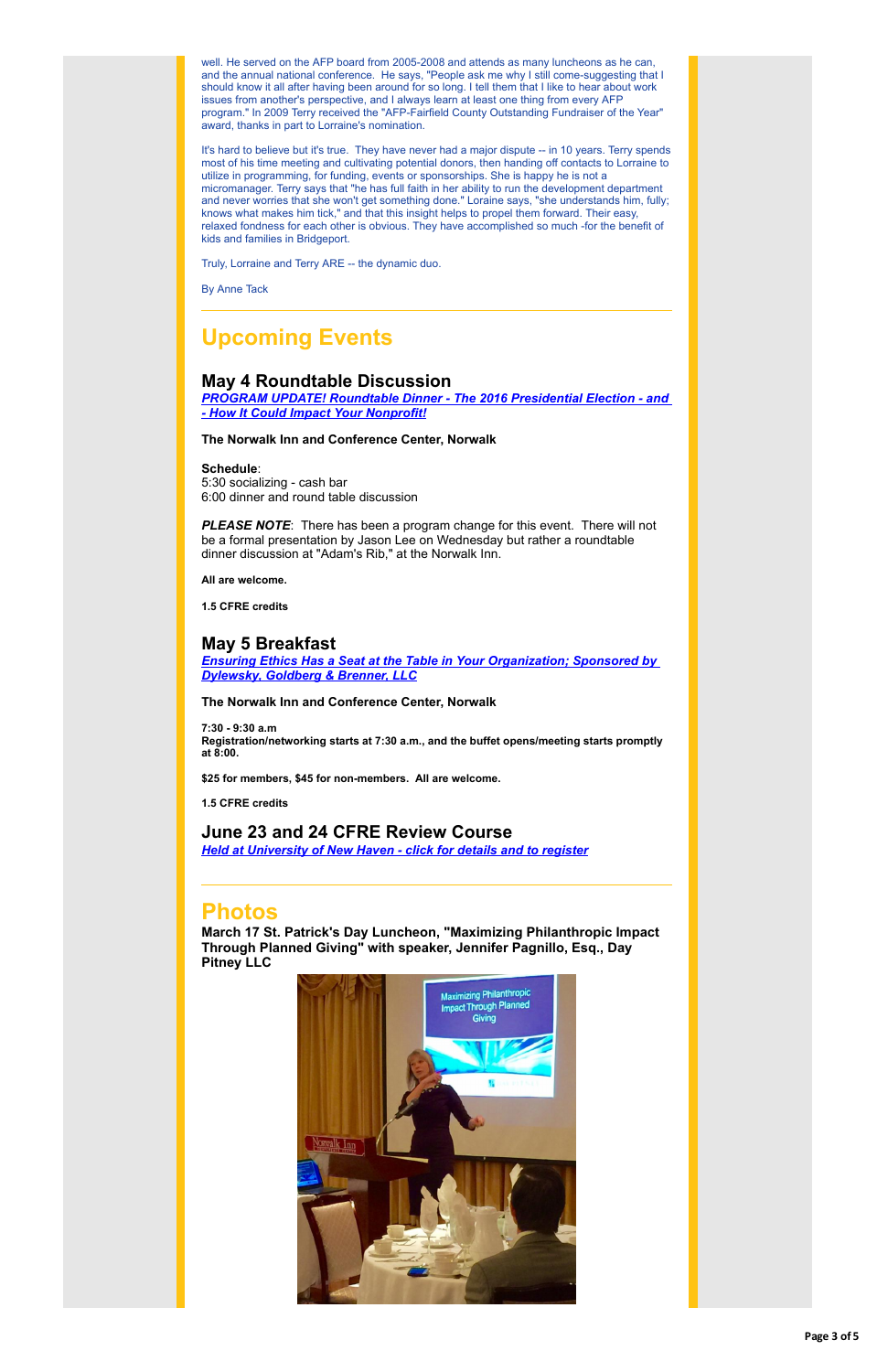*Speaker, Jennifer Pagnillo, Esq., Day Pitney LLC*



*AFP-FC Board Members, David Schlakman and Meghan Rickard*



*AFP-FC Board Members, Mary Ferrara and Donna Schmidt with AFP Member, Linda Christensen*

**April 19 Toast After Taxes Networking Night at Taberna, Fairfield**



*AFP-FC Board Member, Anne Tack with Owner/Chef/Host, Daniel Lopez*



**AFP Members, Kimberly Pugh and John Brannelly**

# *New* **Members**

**Brandi Bufford**

**John Levin** *Analyst* Untamed Capital LLC **Kaitlin Marinelli** *Communications Coordinator* Homes For The Brave

**Anne Watkins** *VP Board of Directors* Seabury Academy of Music & Arts

## *Renewed* **Members**

**Sharon L Closius** *President/CEO* Valley Community Foundation

**Lorraine Gibbons** *Director of Development*

Cardinal Shehan Center

**Cyndie LaMastra** *Grant Writer* Caroline House

**Ceci Maher** *Executive Director* Person to Person

**Eileen K. Meyers** *President* Eileen K. Meyers Consulting **Alice E. Mulligan** *Director of Development & Marketing* Visiting Nurse & Hospice Fairfield County

**Meg Paulson** *Associate Director of Development*

St. Luke's School

**Tom Pinkham** *Executive Director* Literacy Volunteers-Danbury

**Paul James Sutera, CFRE** *Senior VP for Advancement & External Affairs* Iona College

**Valeria G Wells, CFRE** *Director of Organizational Advancement* Optimus Healthcare, Inc.

### **Contact Information**